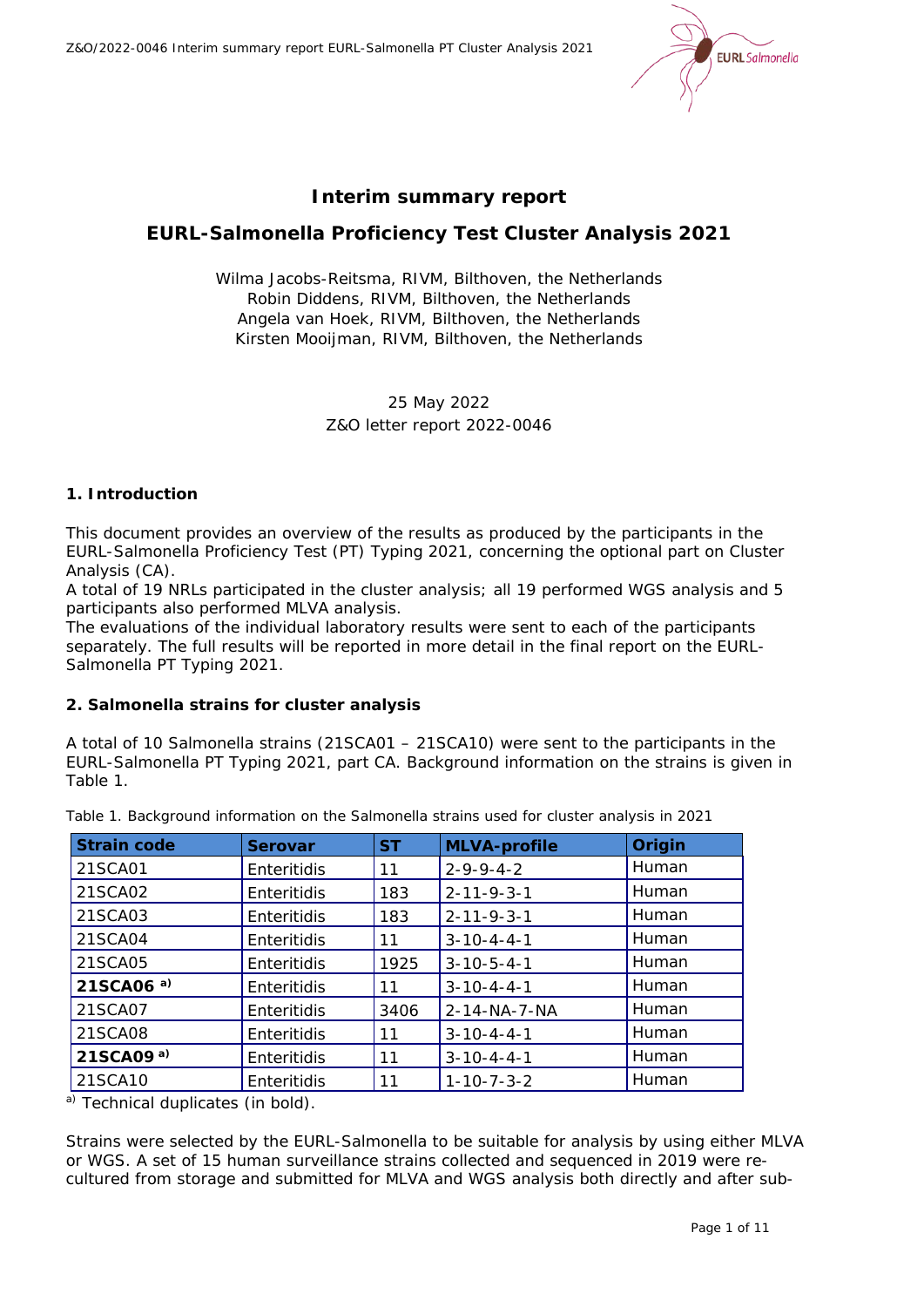

culturing for 10 times. Subsequently, 9 strains were selected for inclusion in the PT (see also Figure 1). The 10<sup>th</sup> strain was to be a technical duplicate. Strain 21SCA06 and strain 21SCA09 shipment tubes were both prepared from the same blood-agar plate containing strain 21SCA06.

Cluster analysis was performed up to the choice of the participant by MLVA and/or WGS, and using their own routine method(s).

The pilot PT Cluster Analysis 2021 was mimicking an outbreak situation, with a *Salmonella* Enteritidis ST11, MLVA type 3-10-4-4-1 as the reference strain (21SCA-REF). Raw WGS data of this strain (21SCA-REF\_R1.fq.gz and 21SCA-REF\_R2.fq.gz) were made available through a secure ftp server.

For this particular PT2021 situation, the cluster definition was set at maximum 7 allelic differences from the reference sequence. For MLVA, the cluster definition was set at no loci with a different number of repeats.

Participants were asked to analyse the 10 *Salmonella* strains and to report per strain whether a clustering match with the reference strain was found or not.

Evaluation (per methodology) of the participants' cluster analysis results was done by comparing the participants' results to the expected results in the outbreak investigation setting, as pre-defined by the EURL-*Salmonella.* 

No specific performance criteria were set for this PT on cluster analysis. As a minimum, it was expected that participants would report the technical duplicate strains 21SCA06 and 21SCA09 to be (part of) one cluster.

# **3. Evaluation of the cluster analysis results based on MLVA data**

Five participants (Laboratory codes 6, 7, 11, 23, 35) submitted cluster analysis results based on MLVA data.

The allelic profiles as submitted by the participants are given in Annex 1. Laboratory 7 reported a deviating result for strain 21SCA10.

Participants were asked to report per strain (Table 2) if a clustering match was found with the reference outbreak strain (21SCA-REF) in the EURL-*Salmonella* PT Typing 2021: *Salmonella* Enteritidis ST11, MLVA type 3-10-4-4-1.

The MLVA cluster definition for the PT Typing 2021 was set at no loci with a different number of repeats. Based on this cluster definition, MLVA-based results were expected to indicate strains 21SCA04, 21SCA06 (reference strain), 21SCA08 and 21SCA09 (technical duplicate of the reference strain) to be a clustering match with the reference outbreak strain as detailed in the PT Typing 2021.

All 5 participants reported the MLVA-based cluster analysis results completely as expected.

| Labcode         | 21<br>SCA01 | 21<br>SCA02 | 21<br>SCA03 | 21<br>SCA04 | 21<br><b>SCA05</b> | 21<br>$ SCAO6^a $ | 21<br><b>SCA07</b> | 21<br> SCAO8 | 21<br>SCA09 <sup>a)</sup> | 21<br><b>SCA10</b> |
|-----------------|-------------|-------------|-------------|-------------|--------------------|-------------------|--------------------|--------------|---------------------------|--------------------|
| <b>Expected</b> | No          | No          | No          | Yes         | No                 | Yes               | No                 | Yes          | Yes                       | No                 |
| 6               | No          | No          | No          | Yes         | No                 | Yes               | No                 | Yes          | Yes                       | No                 |
|                 | No          | No          | No          | Yes         | No                 | Yes               | No                 | Yes          | Yes                       | No                 |
| 11              | No          | No          | No          | Yes         | No                 | Yes               | No                 | Yes          | Yes                       | No                 |
| 23              | No          | No          | No          | Yes         | No                 | Yes               | No                 | Yes          | Yes                       | No                 |
| 35              | No          | No          | No          | Yes         | No                 | Yes               | No                 | Yes          | Yes                       | No.                |

*Table 2. Expected cluster analysis results and the cluster analysis results as reported by the 5 MLVA participants*

a) Technical duplicates.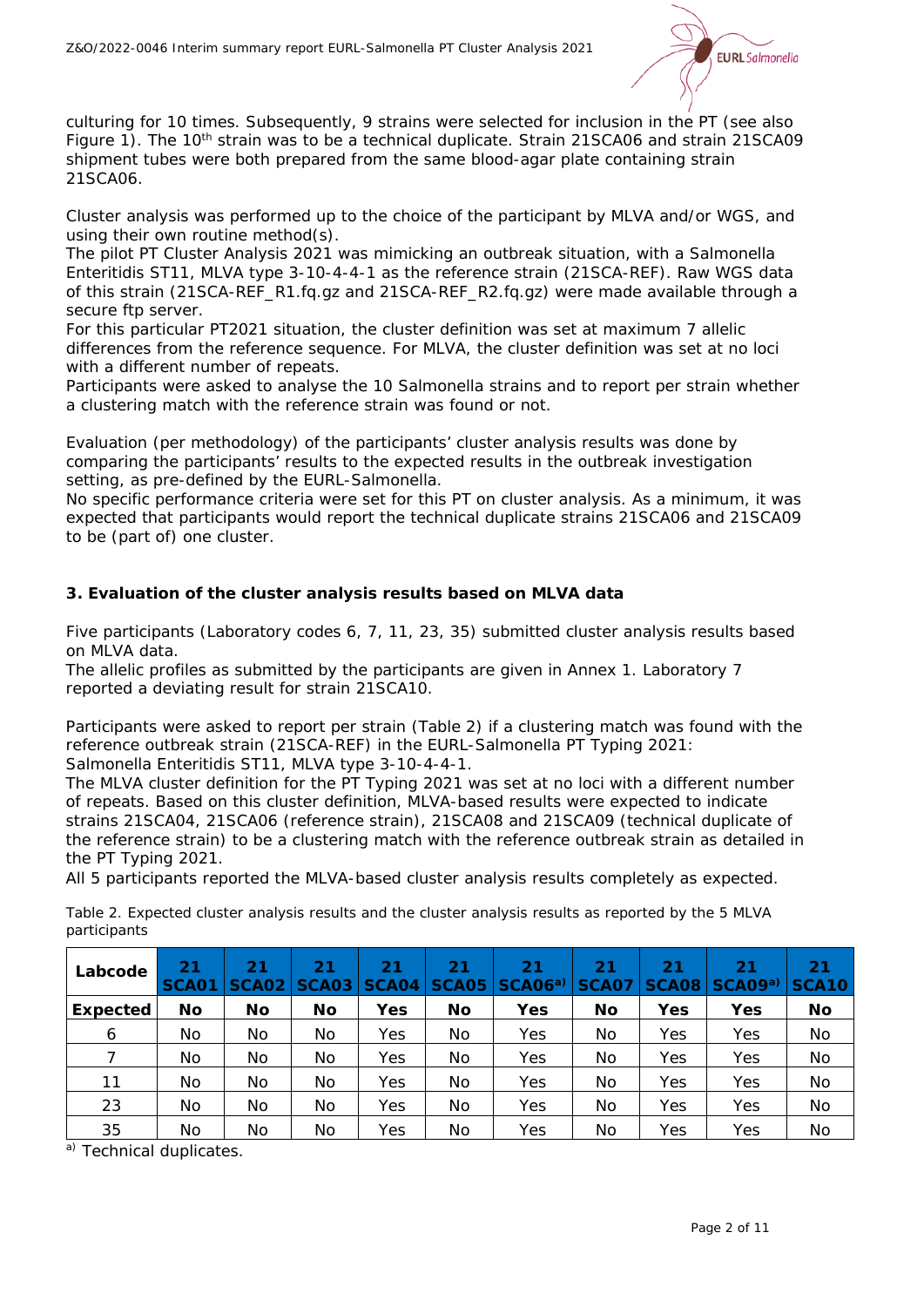

# **4. Evaluation of the cluster analysis results based on WGS data**

Nineteen participants (Table 3) submitted cluster analysis results based on WGS data; 2 participants submitted both cgMLST-based and reference-based SNP data, and 1 participant submitted cgMLST-based as well as both assembly- and reference-based SNP data. Some details on the sequencing as performed by the participants are given in Annex 2.

WGS-based pre-test results as well as the PT 2021 results from the EURL-*Salmonella* are shown in Figure 1. Sequencing was performed in-house, on an Illumina NextSeq platform. Raw data were processed via an in-house developed Juno-assembly pipeline (https://rivmbioinformatics.github.io/ids\_bacteriology\_man/juno-assembly.html), which includes the SPAdes 3.15.3 assembler. Cluster analysis was done in Ridom SeqSphere+, using the cgMLST Enterobase v2.0 scheme and visualised in a minimum spanning tree (MST, Figure 1). The original WGS data from the human surveillance strains in 2019 are indicated with ELt0, the WGS data for initial testing are indicated with ELt1, and the WGS data after 10 times subculturing are indicated with ELt2. Strains with a stable and consistent cgMLST analysis result were selected to be included for the PT Cluster Analysis 2021. The PT 2021 set of strains were additionally tested both at the start of the PT (November 2021: ELt3) and at the end of the data submission period (February 2022: ELt4).



*Figure 1. MST of the EURL-*Salmonella *pre-test and PT 2021 results, (RidomSeqSphere+, cgMLST (3002), pairwise ignoring missing values).*

All participants' raw data (compressed fastq files) were successfully processed through the Juno-assembly pipeline as mentioned. The *de novo* assembled genomes (fasta files) were analysed in Ridom SeqSphere<sup>+</sup>, using the cgMLST Enterobase v2.0 and visualised in a MST (Figure 2). Data per strain are given in Annex 3. Data for strain 21SCA09-Lab21 were excluded due to a 85,2% of Good Targets, which is below the quality threshold.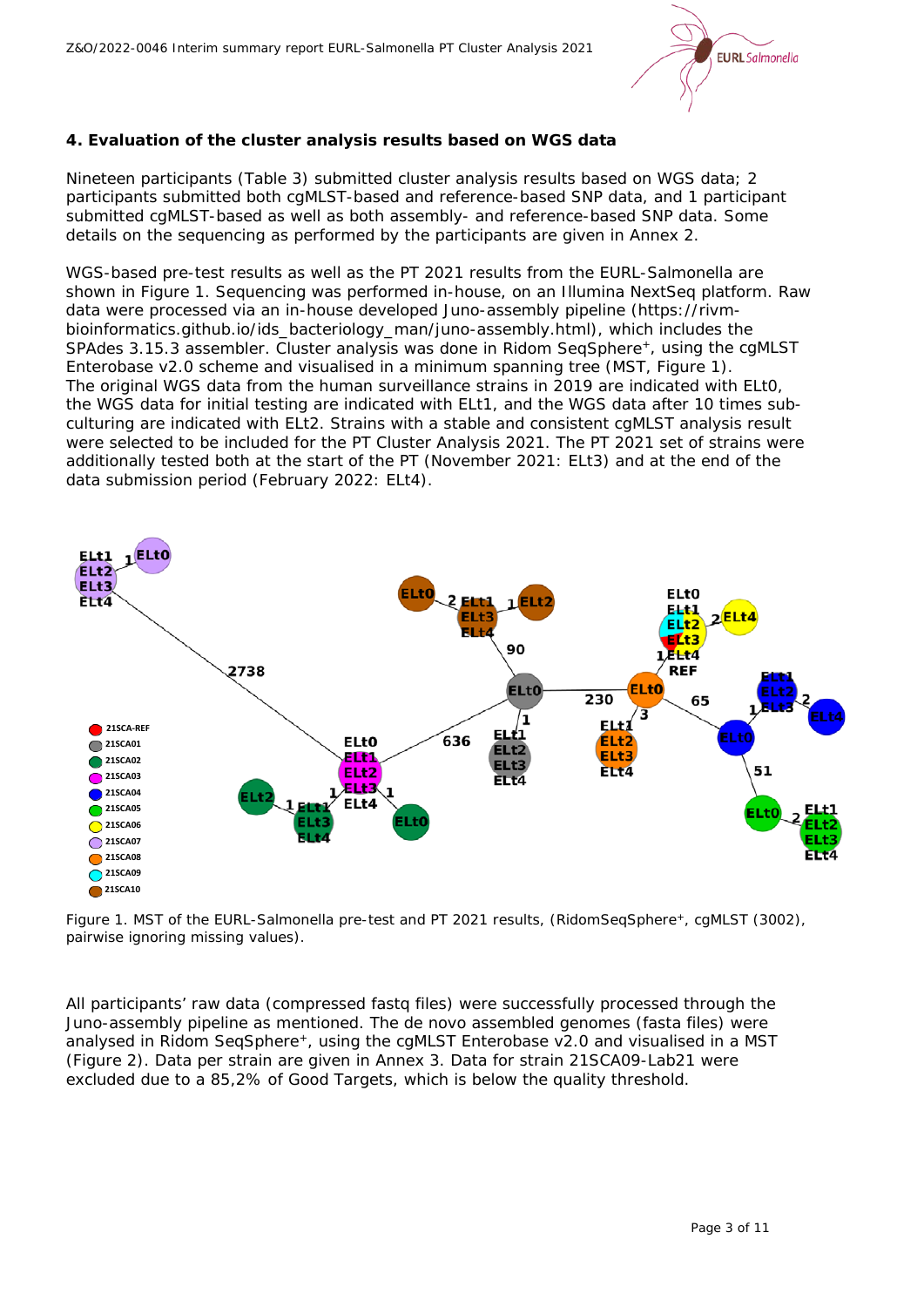



*Figure 2. MST of the strains from the participants' processed raw data (Ridom SeqSphere+, cgMLST (3002), pairwise ignoring missing values)*

Participants were asked to report per strain (Table 3) if a clustering match was found with the reference outbreak strain in the EURL-*Salmonella* PT Typing 2021: 21SCA-REF (*Salmonella* Enteritidis ST11, MLVA type 3-10-4-4-1).

The WGS cluster definition for the PT Typing 2021 was set at maximum 7 allelic differences from the reference. Based on this (cgMLST-)cluster definition, WGS-based results were expected to indicate strains 21SCA06 (reference strain), 21SCA08, and 21SCA09 (technical duplicate of the reference strain) to be a clustering match with the provided reference outbreak strain 21SCA-REF data as detailed in the PT Typing 2021 (also see Figure 1).

Fourteen of the 23 submissions (3 participants with multiple submissions) reported the WGSbased cluster analysis results completely as expected (Table 3).

Annex 4 shows per submission the participants' distance matrix data for their comparison of the 21SCA-REF with the 10 tested strains. Based on these distance matrix data, all but one (Lab 12) of the 13 cgMLST submissions were reported in accordance with the PT 2021 cluster definition of a maximum of 7 allelic differences, even though this subsequently ended up in a deviation from the expected result (Annex 4).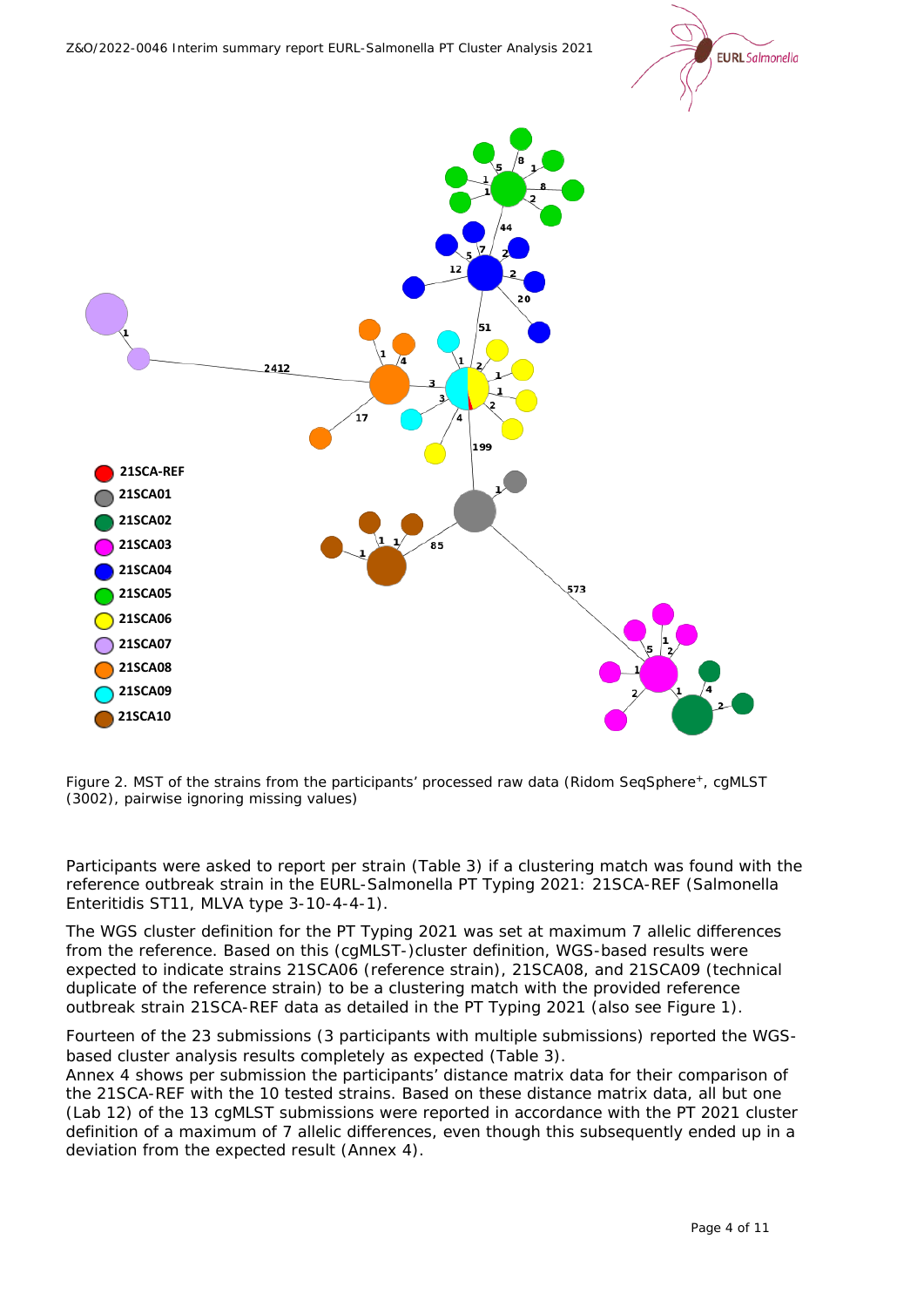

Because no cluster definition was specified for SNP-based analysis, the 10 SNP submissions were based on the participants' internal criteria. The apparent variety in these internal criteria may, partly, explain the differences in cluster analysis results reported for strain 21SCA08 (Annex 4).

| Table 3. Expected cluster analysis results and the cluster analysis results as reported per data analysis |  |  |  |  |  |  |  |
|-----------------------------------------------------------------------------------------------------------|--|--|--|--|--|--|--|
| method by the 19 WGS participants                                                                         |  |  |  |  |  |  |  |

| Labcode-<br>method | 21<br><b>SCA01</b> | 21<br><b>SCA02</b> | 21<br><b>SCA03</b> | 21<br><b>SCA04</b> | 21<br><b>SCA05</b> | 21<br>SCAO6 <sup>a</sup> | 21<br><b>SCA07</b> | 21<br><b>SCA08</b> | 21<br>SCA09a) | 21<br><b>SCA10</b> |
|--------------------|--------------------|--------------------|--------------------|--------------------|--------------------|--------------------------|--------------------|--------------------|---------------|--------------------|
| <b>Expected</b>    | <b>No</b>          | No                 | <b>No</b>          | <b>No</b>          | No                 | Yes                      | No                 | Yes                | <b>Yes</b>    | No                 |
| 1-SNPa             | <b>No</b>          | <b>No</b>          | <b>No</b>          | No                 | No                 | Yes                      | <b>No</b>          | <b>No</b>          | Yes           | No                 |
| 2-SNPa             | No                 | No                 | No                 | No                 | No                 | Yes                      | No                 | Yes                | Yes           | No                 |
| 6-cgMLST           | No                 | No                 | No                 | <b>No</b>          | No                 | Yes                      | No                 | Yes                | Yes           | No                 |
| 6-SNPa             | No                 | <b>No</b>          | No                 | No                 | No                 | Yes                      | No                 | Yes                | Yes           | <b>No</b>          |
| 6-SNPr             | <b>No</b>          | <b>No</b>          | No                 | <b>No</b>          | <b>No</b>          | Yes                      | No                 | Yes                | Yes           | <b>No</b>          |
| 7-cgMLST           | No                 | No                 | No                 | No                 | <b>No</b>          | Yes                      | No                 | Yes                | Yes           | No                 |
| 10-cgMLST          | No                 | No                 | No                 | No                 | No                 | Yes                      | No                 | Yes                | Yes           | No                 |
| 10-SNPr            | <b>No</b>          | No                 | No                 | No                 | <b>No</b>          | Yes                      | <b>No</b>          | Yes                | Yes           | <b>No</b>          |
| 11-SNPr            | No                 | <b>No</b>          | No                 | No                 | No                 | Yes                      | No                 | Yes                | Yes           | No                 |
| 12-cgMLST          | No                 | No                 | No                 | No                 | No                 | Yes                      | No                 | Yes                | Yes           | No                 |
| 14-cgMLST          | No                 | No                 | No                 | No                 | No                 | Yes                      | No                 | Yes                | Yes           | No                 |
| 16-cgMLST          | No                 | No                 | <b>No</b>          | No                 | <b>No</b>          | Yes                      | <b>No</b>          | Yes                | Yes           | No                 |
| 19-cgMLST          | No                 | No                 | No                 | No                 | No                 | Yes                      | No                 | <b>No</b>          | Yes           | No                 |
| 19-SNPr            | No                 | No                 | No                 | No                 | No                 | Yes                      | No                 | <b>No</b>          | Yes           | No                 |
| 21-SNPr            | No                 | No                 | <b>No</b>          | No                 | No                 | Yes                      | No                 | <b>No</b>          | Yes           | No                 |
| 22-cgMLST          | No                 | No                 | No                 | No                 | No                 | Yes                      | No                 | Yes                | Yes           | No                 |
| 23-cgMLST          | No                 | <b>No</b>          | <b>No</b>          | No                 | No                 | Yes                      | No                 | Yes                | Yes           | No                 |
| 24-cgMLST          | No                 | No                 | No                 | No                 | No                 | Yes                      | No                 | Yes                | Yes           | No                 |
| 26-cgMLST          | No                 | <b>No</b>          | <b>No</b>          | No                 | No                 | Yes                      | <b>No</b>          | <b>No</b>          | Yes           | No                 |
| 27-SNPr            | No                 | <b>No</b>          | <b>No</b>          | <b>No</b>          | No                 | Yes                      | No                 | <b>No</b>          | Yes           | No                 |
| 30-SNPa            | <b>No</b>          | <b>No</b>          | <b>No</b>          | No                 | No                 | Yes                      | No                 | <b>No</b>          | Yes           | No                 |
| 34-cgMLST          | No                 | <b>No</b>          | <b>No</b>          | No                 | No                 | Yes                      | No                 | <b>No</b>          | Yes           | No                 |
| 35-cqMLST          | No                 | No                 | No                 | No                 | No                 | Yes                      | No                 | <b>No</b>          | Yes           | No                 |

a) Technical duplicates. SNPa: assembly-based SNP data, SNPr: reference-based SNP data.

Deviation from the expected result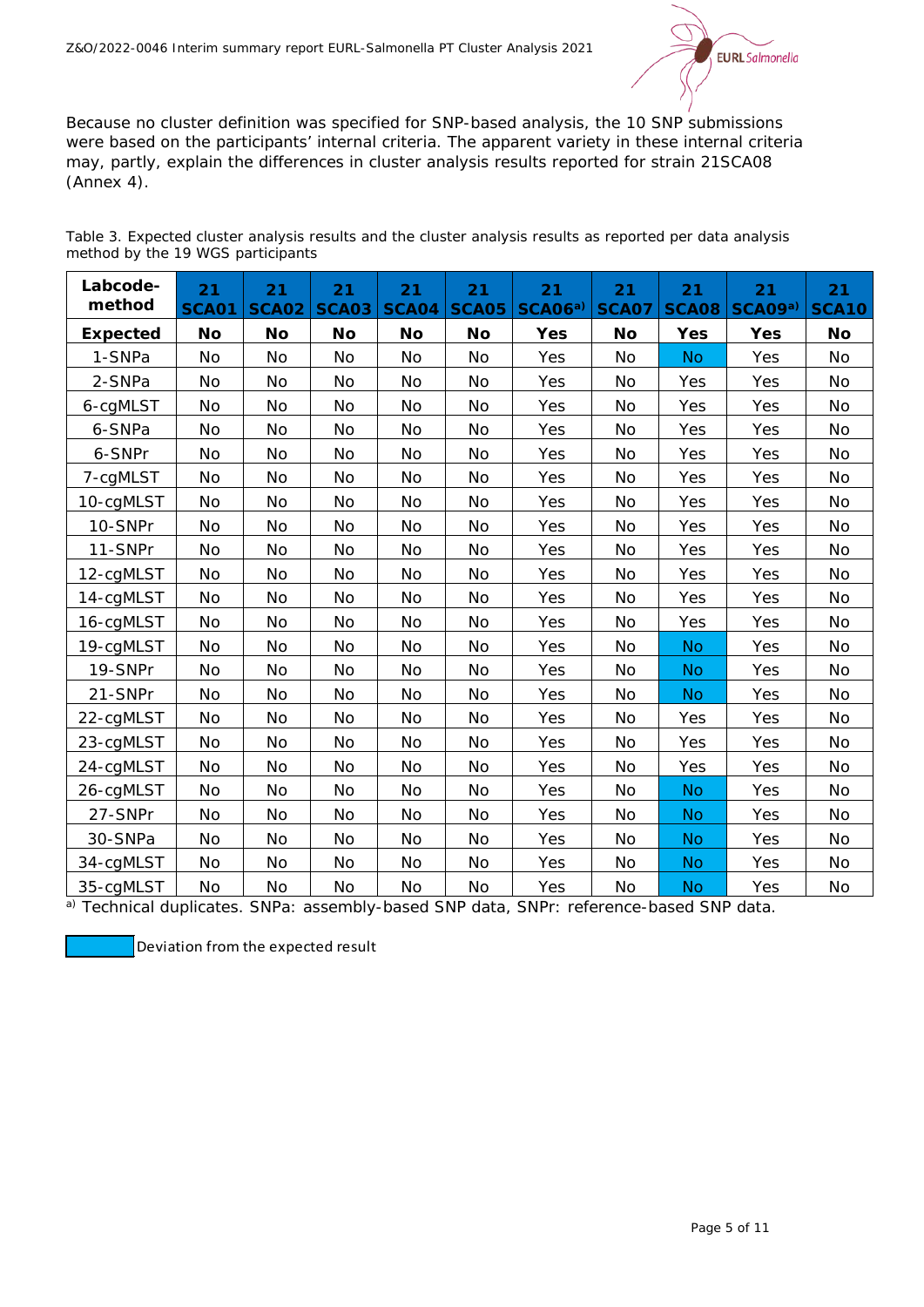

**Annex 1 Expected and reported MLVA results for all 5 participants**

| Labcode | <b>21SCA01</b>       | <b>21SCA02</b>        | <b>21SCA03</b>       | <b>21SCA04</b>       | 21SCA05              |
|---------|----------------------|-----------------------|----------------------|----------------------|----------------------|
|         | Expected $2-9-9-4-2$ | $2 - 11 - 9 - 3 - 1$  | $2 - 11 - 9 - 3 - 1$ | $3 - 10 - 4 - 4 - 1$ | $3 - 10 - 5 - 4 - 1$ |
| 6       | $2 - 9 - 9 - 4 - 2$  | $12 - 11 - 9 - 3 - 1$ | $2 - 11 - 9 - 3 - 1$ | $3 - 10 - 4 - 4 - 1$ | $3 - 10 - 5 - 4 - 1$ |
| 7       | $2 - 9 - 9 - 4 - 2$  | 12-11-9-3-1           | $2 - 11 - 9 - 3 - 1$ | $3 - 10 - 4 - 4 - 1$ | $3 - 10 - 5 - 4 - 1$ |
| 11      | $2 - 9 - 9 - 4 - 2$  | l 2-11-9-3-1          | $2 - 11 - 9 - 3 - 1$ | $3 - 10 - 4 - 4 - 1$ | $3 - 10 - 5 - 4 - 1$ |
| 23      | $2 - 9 - 9 - 4 - 2$  | $2 - 11 - 9 - 3 - 1$  | $2 - 11 - 9 - 3 - 1$ | $3 - 10 - 4 - 4 - 1$ | $3 - 10 - 5 - 4 - 1$ |
| 35      | $2 - 9 - 9 - 4 - 2$  | $2 - 11 - 9 - 3 - 1$  | $2 - 11 - 9 - 3 - 1$ | $3 - 10 - 4 - 4 - 1$ | $3 - 10 - 5 - 4 - 1$ |

| Labcode | 21SCAO6 <sup>a</sup>  | <b>21SCA07</b>         | <b>21SCA08</b>       | 21SCAO9 <sup>a</sup> | <b>21SCA10</b>       |
|---------|-----------------------|------------------------|----------------------|----------------------|----------------------|
|         | Expected $3-10-4-4-1$ | $2 - 14 - NA - 7 - NA$ | $3 - 10 - 4 - 4 - 1$ | $3 - 10 - 4 - 4 - 1$ | $1 - 10 - 7 - 3 - 2$ |
| 6       | $3 - 10 - 4 - 4 - 1$  | $2 - 14 - NA - 7 - NA$ | $3 - 10 - 4 - 4 - 1$ | $3 - 10 - 4 - 4 - 1$ | 1-10-7-3-2           |
| 7       | $3 - 10 - 4 - 4 - 1$  | 2-14 - NA-7-NA         | $3 - 10 - 4 - 4 - 1$ | $3 - 10 - 4 - 4 - 1$ | NA-10-7-3-2          |
| 11      | $3 - 10 - 4 - 4 - 1$  | 2-14-NA-7-NA           | $3 - 10 - 4 - 4 - 1$ | $3 - 10 - 4 - 4 - 1$ | $1 - 10 - 7 - 3 - 2$ |
| 23      | $3 - 10 - 4 - 4 - 1$  | $2 - 14 - 0 - 7 - 0$   | $3 - 10 - 4 - 4 - 1$ | $3 - 10 - 4 - 4 - 1$ | $1 - 10 - 7 - 3 - 2$ |
| 35      | $3 - 10 - 4 - 4 - 1$  | 2-14-NA-7-NA           | $3 - 10 - 4 - 4 - 1$ | $3 - 10 - 4 - 4 - 1$ | $1 - 10 - 7 - 3 - 2$ |

a) Technical duplicates.

Loci reported in the order: SENTR7-SENTR5-SENTR6-SENTR4-SE-3.

Deviation from the expected result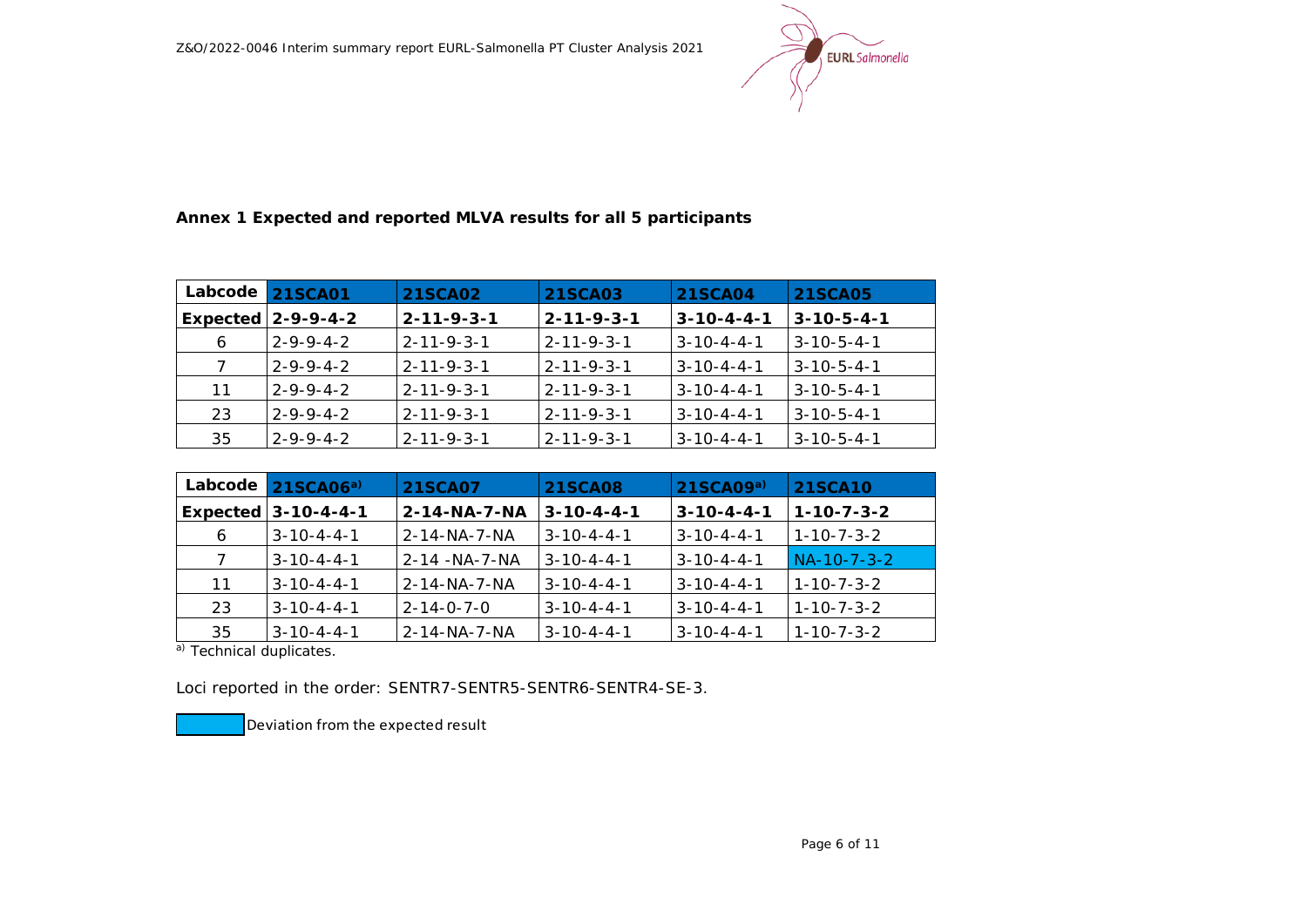

| Labcode        | Wet lab <sup>a)</sup> | <b>WGS platform</b>     | Data analysis               | <b>Tool for analysis</b>               | Method for cluster analysis            |
|----------------|-----------------------|-------------------------|-----------------------------|----------------------------------------|----------------------------------------|
|                | In-Out-Out            | Illumina NovaSeq        | SNP-based - assembly-based  | CSIPhylogeny 1.4                       | Maximum likelihood (ML)                |
| 2              | $In-In-In$            | Illumina MiSeg          | SNP-based - assembly-based  | In house pipelineb)                    | Maximum likelihood (ML)                |
| 6-cgMLST       | In-Out-Out            | Illumina MiSeq          | cqMLST-based                | PyMLST v1                              | hierarchical clustering                |
| 6-SNPa         | In-Out-Out            | <b>Illumina MiSeq</b>   | SNP-based - assembly-based  | Roary and Prank                        | Maximum likelihood (ML)                |
| 6-SNPr         | In-Out-Out            | Illumina MiSeg          | SNP-based - reference-based | BWA, bcftools, RAxML                   | Maximum likelihood (ML)                |
| $\overline{7}$ | $In-In-In$            | Illumina MiSeq          | cgMLST-based                | Ridom SegSphere                        | Minimum Spanning Tree (MST)            |
| 10-cgMLST      | In-Out-Out            | Illumina NovaSeq        | cgMLST-based                | Ridom SegSphere                        | Minimum Spanning Tree (MST)            |
| 10-SNPr        | In-Out-Out            | Illumina NovaSeq        | SNP-based - reference-based | in-house pipeline iVARC all2           | Maximum likelihood (ML)                |
| 11             | In-In-Out             | Illumina NextSeq        | SNP-based - reference-based | MINTyper 1.0                           | Minimum Spanning Tree (MST)            |
| 12             | $In-In-In$            | Illumina MiSeg          | cgMLST-based                | Linux cgmlst finder                    | Minimum Spanning Tree (MST)            |
| 14             | $In-In-In$            | Illumina MiniSeg        | cgMLST-based                | Ridom SegSphere                        | Minimum Spanning Tree (MST)            |
| 16             | $In-In-In$            | Illumina MiSeq          | cgMLST-based                | Ridom SeqSphere                        | Minimum Spanning Tree (MST)            |
| 19-cgMLST      | $In-In-In$            | <b>Illumina NextSeq</b> | cgMLST-based                | inhouse automated ChewieSnake Pipeline | single linkage hierarchical clustering |
| 19-SNPr        | $In-In-In$            | Illumina NextSeg        | SNP-based - reference-based | Inhouse automated SnippySnake Pipeline | single linkage hierarchical clustering |
| 21             | $In-In-In$            | Illumina MiSeq          | SNP-based - reference-based | In-house pipeline                      | Minimum Spanning Tree (MST)            |
| 22             | $In-In-In$            | Illumina NextSeg        | cgMLST-based                | Ridom SeqSphere                        | Minimum Spanning Tree (MST)            |
| 23             | $In-In-In$            | Illumina MiSeq          | cgMLST-based                | ChewBBaCa                              | Minimum Spanning Tree (MST)            |
| 24             | $In-In-In$            | Illumina MiSeq          | cgMLST-based                | <b>BioNumerics</b>                     | Minimum Spanning Tree (MST)            |
| 26             | In-Out-Out            | Illumina NovaSeq        | cgMLST-based                | chewbbaca                              | Neighbor joining (NJ)                  |
| 27             | $In-In-In$            | Illumina NextSeq        | SNP-based - reference-based | Snippy, Gubbins                        | Maximum likelihood (ML)                |
| 30             | $In-In-In$            | Illumina MiSeq          | SNP-based - assembly-based  | CGE CSIPhylogeny 1.4                   | ML included in CSYPhylogeny            |
| 34             | $In-In-In$            | Illumina NextSeq        | cgMLST-based                | <b>EnterobaseChewBBACA</b>             | MSTreeV2                               |
| 35             | $In-In-In$            | Illumina MiSeq          | cgMLST-based                | in-house Galaxy pipeline               | Neighbor joining (NJ)                  |
| EURL-Salm      | $In-In-In$            | Illumina NextSeg        | cqMLST-based                | Ridom SeqSphere                        | Minimum Spanning Tree (MST)            |

### **Annex 2 Sequencing details as reported by the 19 WGS participants**

a) Wet lab preparations: DNA extraction, Library preparation, sequencing. IN: In-house, Out: Outsourced.

b) based on parSNP, Gubbins, creating a ML tree in IQTree, creating a SNP distance matrix with snp-dists (https://github.com/NorwegianVeterinaryInstitute/ALPPACA/wiki/Pipeline-and-program-descriptions).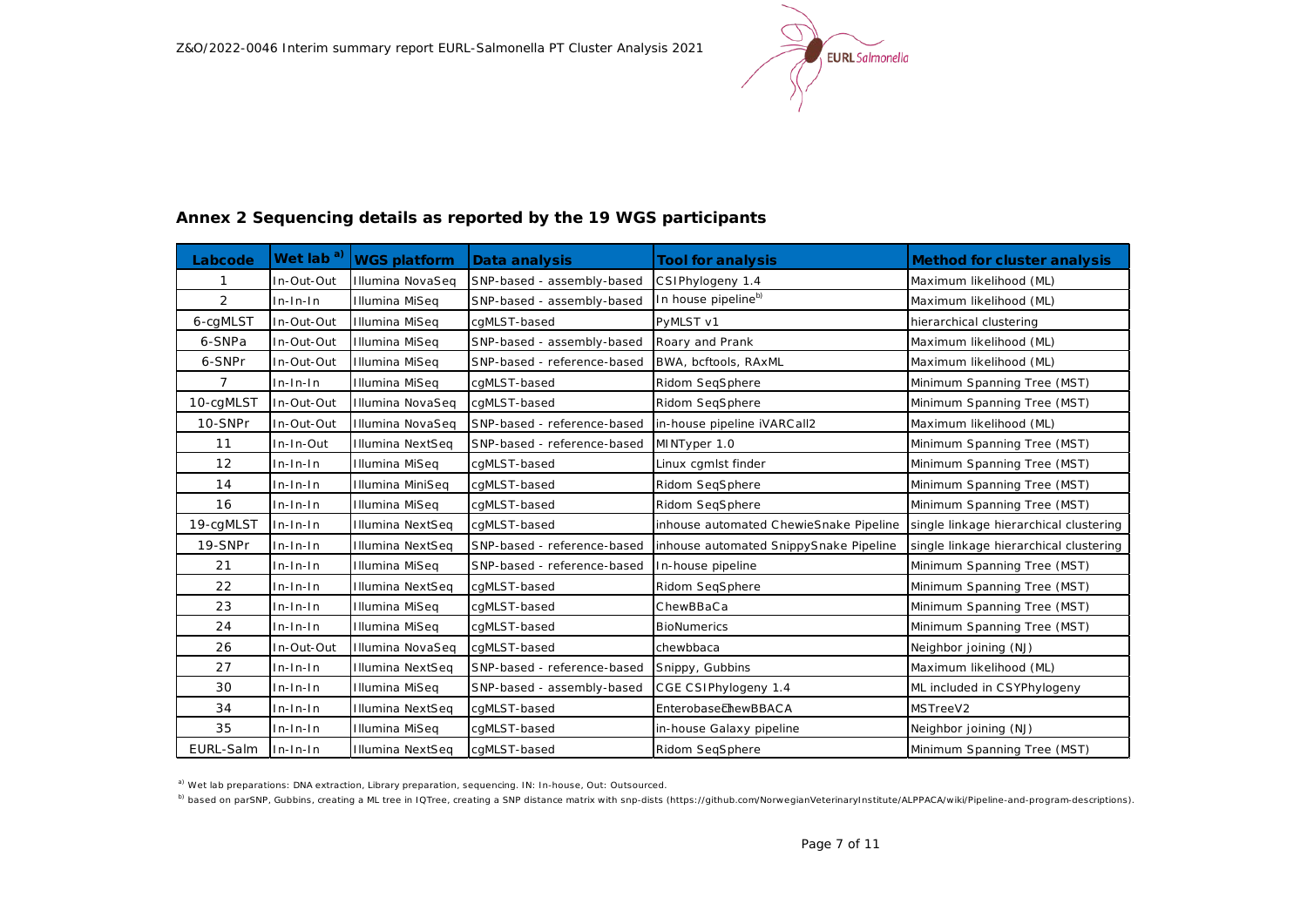

**Annex 3 MSTs of each strain, using all participants' processed raw data (Ridom SeqSphere+, cgMLST (3002), pairwise ignoring missing values).**

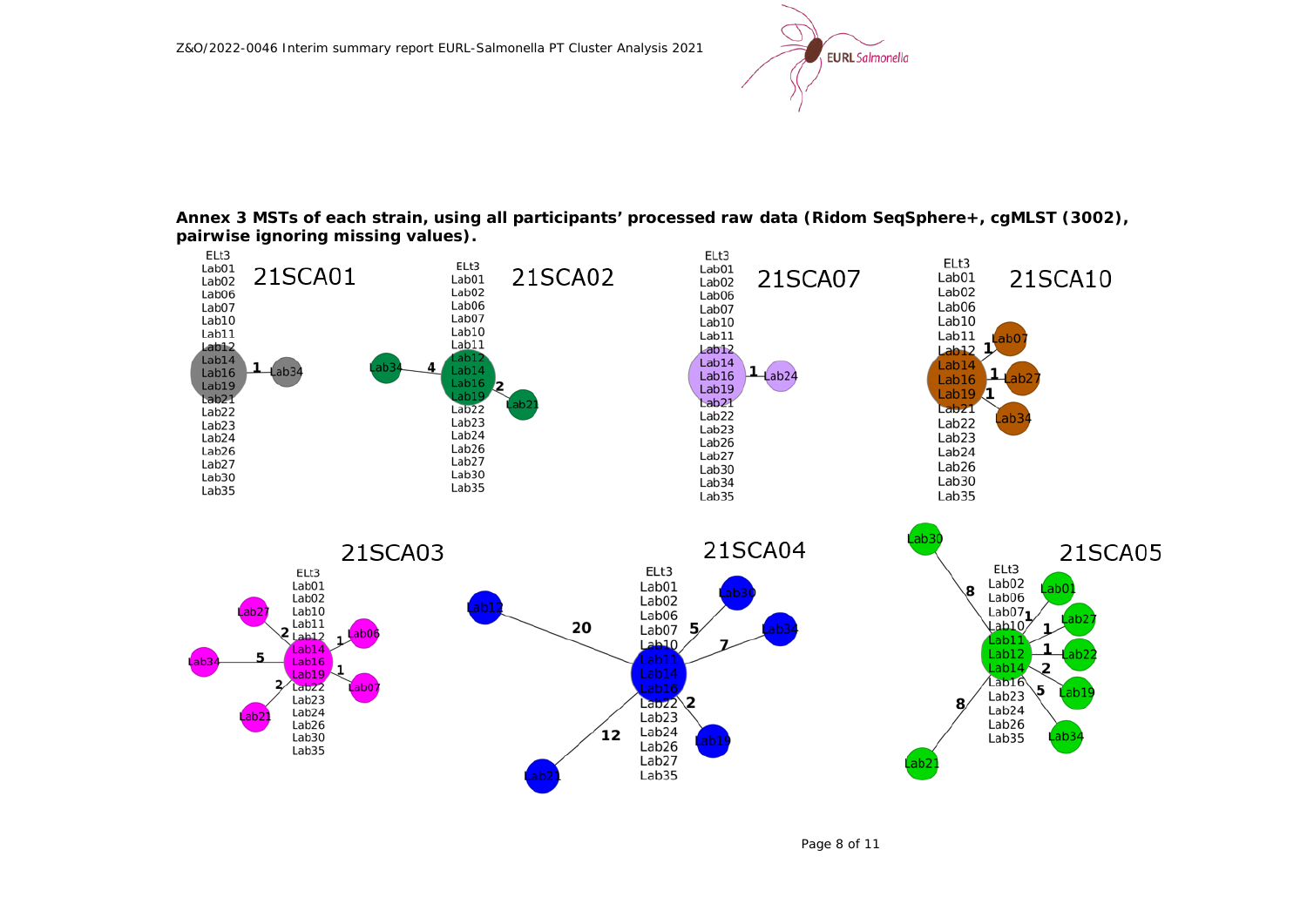

**Annex 3 MSTs of each strain, using all participants' processed raw data (Ridom SeqSphere+, cgMLST (3002), pairwise ignoring missing values), continued.**

Data for strain 21SCA09-Lab21 were excluded due to a 85,2% of Good Targets, which is below the quality threshold.

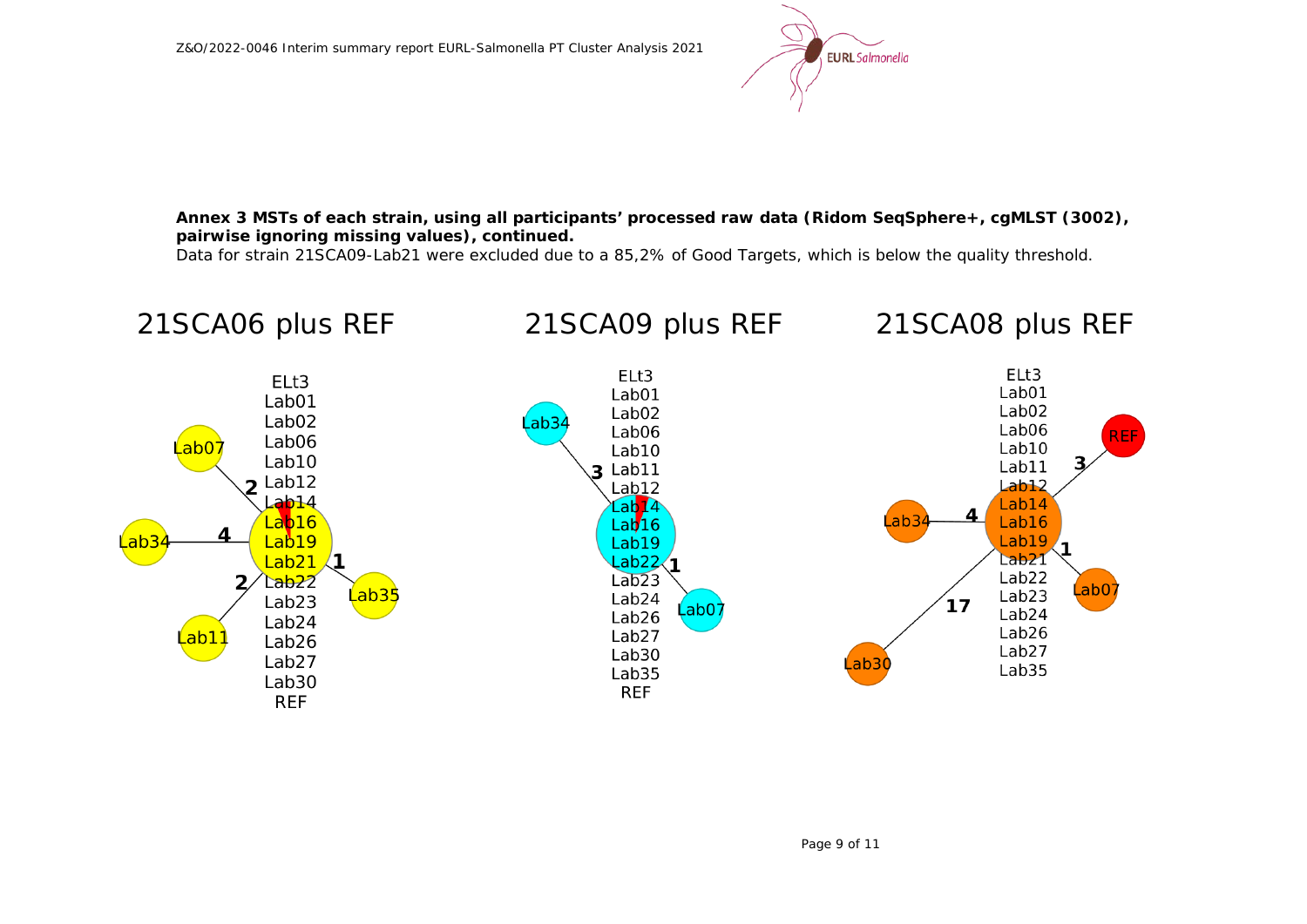

| Labcode-method | 21SCA-REF | 21SCA01 | 21SCA02 | 21SCA03 | <b>21SCA04</b> | <b>21SCA05</b> | <b>21SCA06</b> | 21SCA07 | <b>21SCA08</b> | <b>21SCA09</b> | 21SCA10 | <b>21SCA08</b> |
|----------------|-----------|---------|---------|---------|----------------|----------------|----------------|---------|----------------|----------------|---------|----------------|
| 1-SNPa         | 0         | 427     | 1444    | 1444    | 136            | 152            | 5              | 29352   | 11             |                | 444     | <b>No</b>      |
| 2-SNPa         | 0         | 427     | 1461    | 1461    | 133            | 149            |                | 40860   | 10             |                | 450     | Yes            |
| 6-SNPa         | 0         | 288     | 974     | 977     | 97             | 106            | $\Omega$       | 29800   | 3              | 0              | 302     | Yes            |
| 30-SNPa        | 0         | 420     | 1435    | 1436    | 142            | 166            | $\Omega$       | 29291   | 44             |                | 441     | <b>No</b>      |
| 6-SNPr         | 0         | 453     | 1563    | 1561    | 140            | 157            | $\Omega$       | 40941   | 9              | $\Omega$       | 481     | Yes            |
| 10-SNPr        | 0         | 455     | 1571    | 1567    | 136            | 155            | 2              | 45908   | 10             |                | 476     | Yes            |
| 11-SNPr        | 0         | 383     | 1361    | 1360    | 129            | 147            | $\Omega$       | 29299   | 9              | 0              | 414     | Yes            |
| 19-SNPr        | 0         | 431     | 1464    | 1461    | 133            | 146            | $\Omega$       | 44867   | 9              | 0              | 449     | <b>No</b>      |
| 21-SNPr        | 0         | 376     | 1265    | 1262    | 105            | 126            | O              | 37250   | 8              | 0              | 390     | <b>No</b>      |
| 27-SNPr        | 0         | 401     | 1378    | 1378    | 126            | 141            |                | 39910   | 11             |                | 424     | <b>No</b>      |
| 6-cgMLST       | 0         | 233     | 682     | 680     | 69             | 83             | 0              | 2745    | $6 \mid$       | 0              | 234     | Yes            |
| 7-cgMLST       | 0         | 232     | 681     | 681     | 67             | 82             | $\Omega$       | 2749    | 4              | 0              | 232     | Yes            |
| 10-cgMLST      | 0         | 232     | 680     | 680     | 67             | 81             | 0              | 2746    | 4              | 0              | 232     | Yes            |
| 12-cgMLST      | 0         | 243     | 707     | 708     | 76             | 89             | 2              | 2767    | 9              | 3              | 248     | Yes            |
| 14-cgMLST      | 0         | 232     | 680     | 680     | 67             | 81             | $\Omega$       | 2745    | 4              | 0              | 232     | Yes            |
| 16-cgMLST      | 0         | 232     | 681     | 680     | 67             | 81             | 0              | 2750    | 4              | 0              | 232     | Yes            |
| 19-cgMLST      | 0         | 233     | 691     | 692     | 70             | 85             |                | 2716    | 9              |                | 238     | <b>No</b>      |
| 22-cgMLST      | 0         | 232     | 680     | 681     | 67             | 82             | $\Omega$       | 2750    | 4              | 0              | 232     | Yes            |
| 23-cgMLST      | 0         | 228     | 691     | 691     | 69             | 85             | 0              | 2703    | 6              | 0              | 232     | Yes            |
| 24-cgMLST      | 0         | 200     | 200     | 200     | 69             | 86             | $\Omega$       | 200     | 5              | 0              | 200     | Yes            |
| 26-cgMLST      | 0         | 314     | 928     | 926     | 109            | 127            | 4              | 3467    | 8              |                | 318     | <b>No</b>      |
| 34-cgMLST      | $\Omega$  | 236     | 697     | 700     | 72             | 86             |                | 2737    | 10             |                | 241     | <b>No</b>      |
| 35-cgMLST      | 0,0000    | 0,0825  | 0,2425  | 0,2415  | 0,0257         | 0,0307         | 0,0000         | 0,9289  | 0,0039         | 0,0000         | 0,0825  | <b>No</b>      |
| ELt3-cgMLST    | 0         | 232     | 681     | 681     | 67             | 81             | 0              | 2750    | 4              | 0              | 232     | Yes            |

**Annex 4 Per submission, the participants' distance matrix data for their comparison of the 21SCA-REF with the 10 tested strains.** Last column: reported cluster analysis result for strain 21SCA08 (also see Table 3).

Deviation from the expected result  $\Box$  Deviation based on internal result